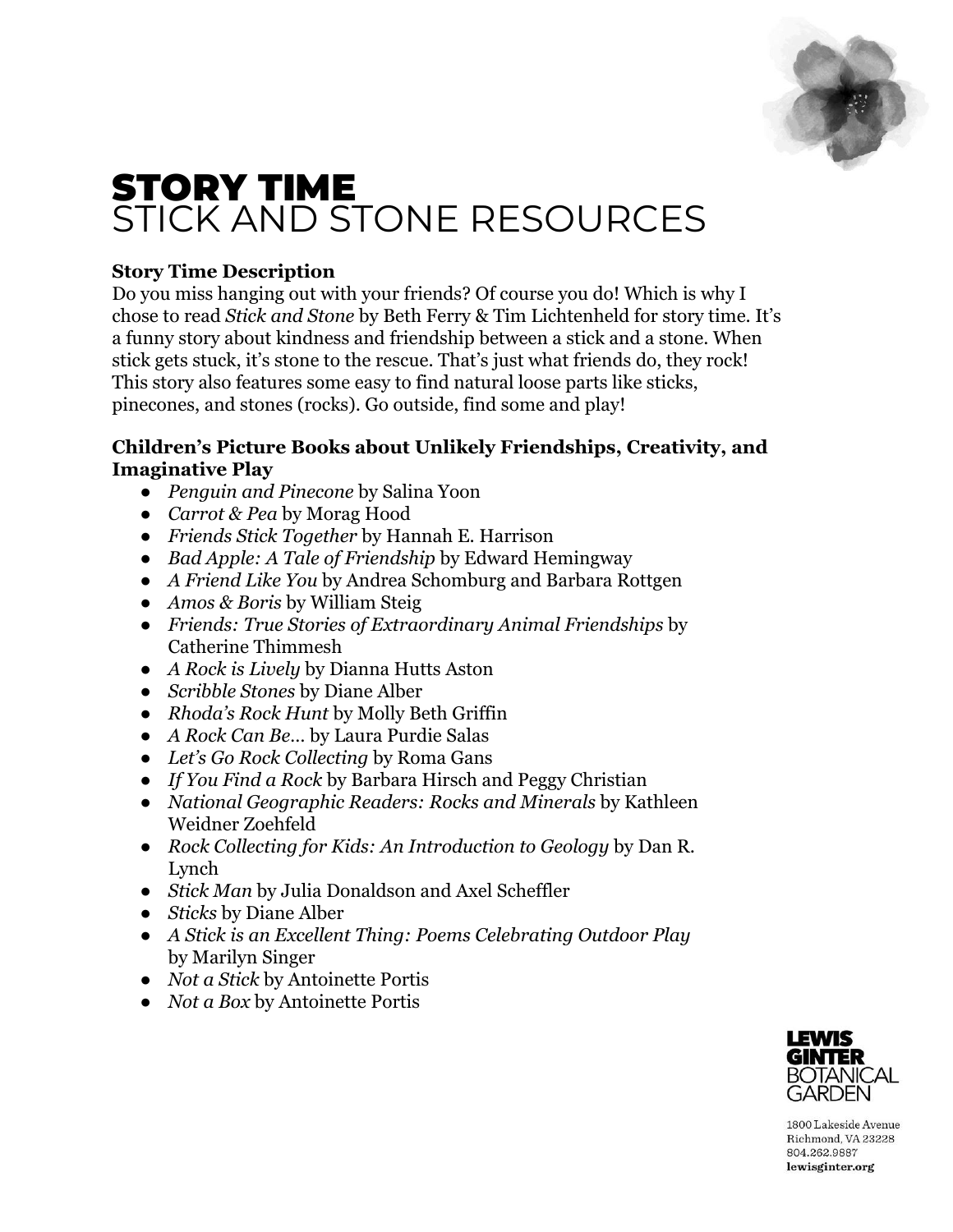- *The Squiggle* by Carole Lexa Schaefer
- *What to Do with a Box* by Jane Yolen
- *A Box Story* by Kenneth Lamug
- *Roxaboxen* by Alice McLerran
- *Chalk* by Bill Thomson

## **Other Useful Resources**

- ●
- Watch a group of first graders sing "Make New Friends, But Keep the Old" - YouTube video by Melanie Pizzini
- Watch Not a Stick book recommendation and activities YouTube
- [www.tinkergarten.com/activities/great-wall](http://www.tinkergarten.com/activities/great-wall) Great activity about building a wall using sticks, twigs, and dowells
- [www.playfullearning.net](http://www.playfullearning.net/)
- [www.fairydustteaching.com/loose-parts](http://www.fairydustteaching.com/loose-parts)
- ●

## **Pen and Paper Phonics – Great** *Not a Stick* **Activities**

https://www.penandpaperphonics.com/book- activities-not-a-stick

## **Inspiring Loose Parts Play in Young Children Series**

*All four of the books are written by Lisa Daly Miriam Beloglovsky* Loose parts are open-ended materials that offer tremendous play value and provide children with a whole range of activities. A rich selection of loose parts can include both natural and manufactured items.

In the books there are more than 550 colorful photographs of many kinds of loose parts and suggestions on how to use them. The books also provides inspiration and information about the ways loose parts support open-ended learning, enhance play, and empower children. With loose parts, the possibilities are endless.

## **Lakeside Nature Challenge**

Part of our new approach is the [Lakeside Nature Challenge](https://www.facebook.com/pg/LakesideLab). The Lakeside Nature Challenge is a daily video that infuses education, experiments, and experiences to urge kids to go outside and interact with their surroundings. We initially thought of this idea at the onset of the coronavirus pandemic, as schools closed, and parents began to wonder how they could continue their children's education. We wanted something that would give parents something to teach or do with their kids, while simultaneously giving kids a reason to go outside and do something that wasn't on a screen.

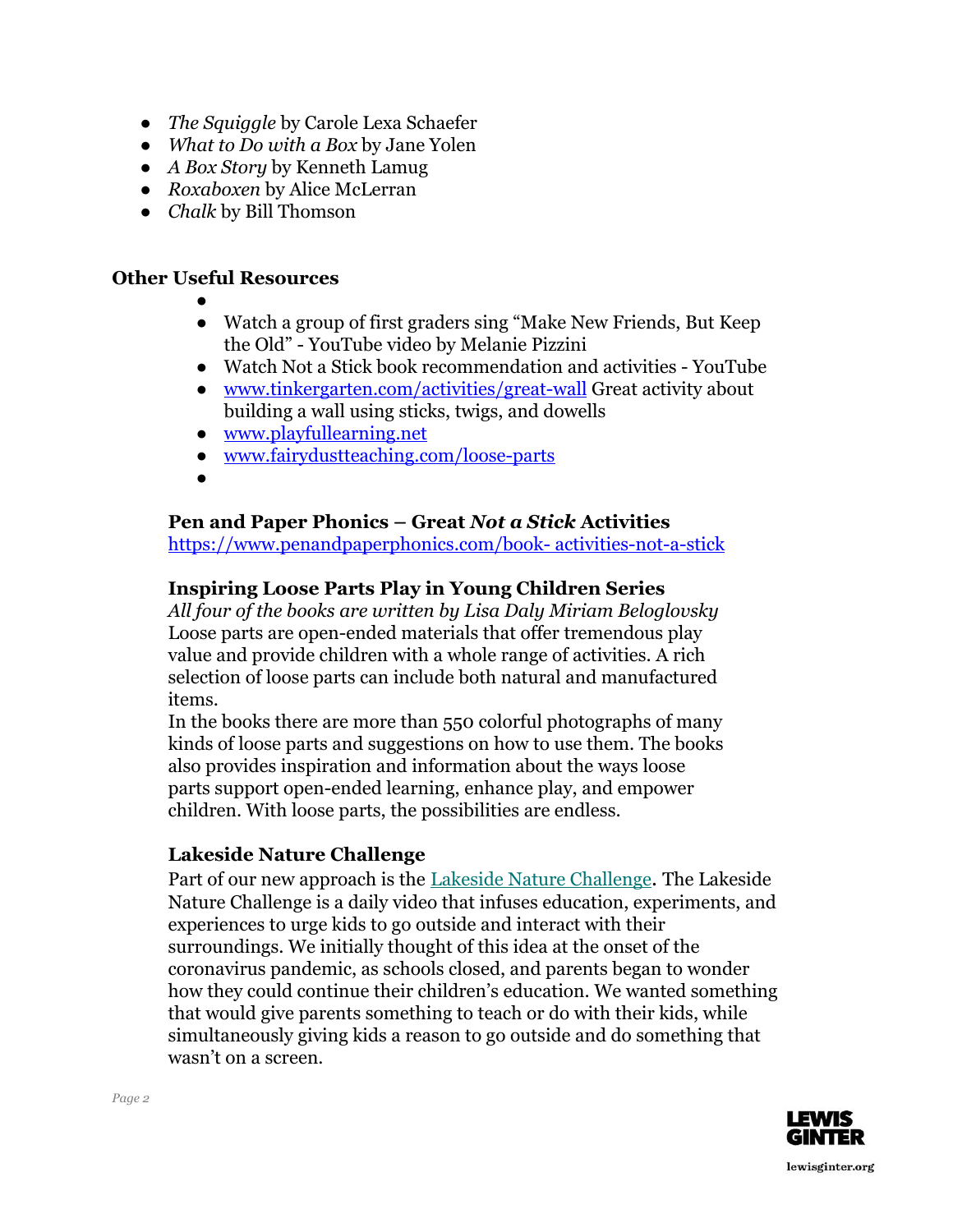#### **Early Space**

[www.earlyspace.com](http://www.earlyspace.com/) *Nature Play at Home* by Nancy Striniste Founder of Early Space

## **Children & Nature Network**

www.childrenandnature.org

This website will keep you updated on ways to stay connected to the natural world during COVID-19. Each week new resources from incredible partners, tips, tools, blogs and webinars, along with the best and brightest ideas from the field will be posted.

#### **Nature Play at Home**

#### [www.naturalearning.org](http://www.naturalearning.org/) (**download the guide**)

Developed by the Natural Learning Initiative and the [National Wildlife](https://www.nwf.org/Home/Kids-and-Family/Connecting-Kids-and-Nature) [Federation,](https://www.nwf.org/Home/Kids-and-Family/Connecting-Kids-and-Nature) this guide shows easy, affordable ways you can turn your backyard or other types of domestic outdoor spaces into vibrant Nature Play Spaces<sup>™</sup> for children so they can reap the physical and mental benefits of playing outside. Creating natural play opportunities can be part of the solution to increasing the amount of time kids spend in the great outdoors for the health of their minds, bodies, and spirits.

#### **Exploration – Take a Walk in Your Backyard and Neighborhood**

As you walk around your neighborhood or in your backyard look for stones (rocks) on the ground. There's lots of opportunities to spark creative thinking and to ask open-ended questions about stones (rocks) you may find such as:

- How heavy is the stone?
- Is the stone round?
- Is the stone smooth or bumpy?
- What shape is the stone?
- Can you tell me about your stone?
- Why did you choose that stone?
- How many ways can you use the stone?
- Can you make up a story about your stone?
- What will you do with the stone next?